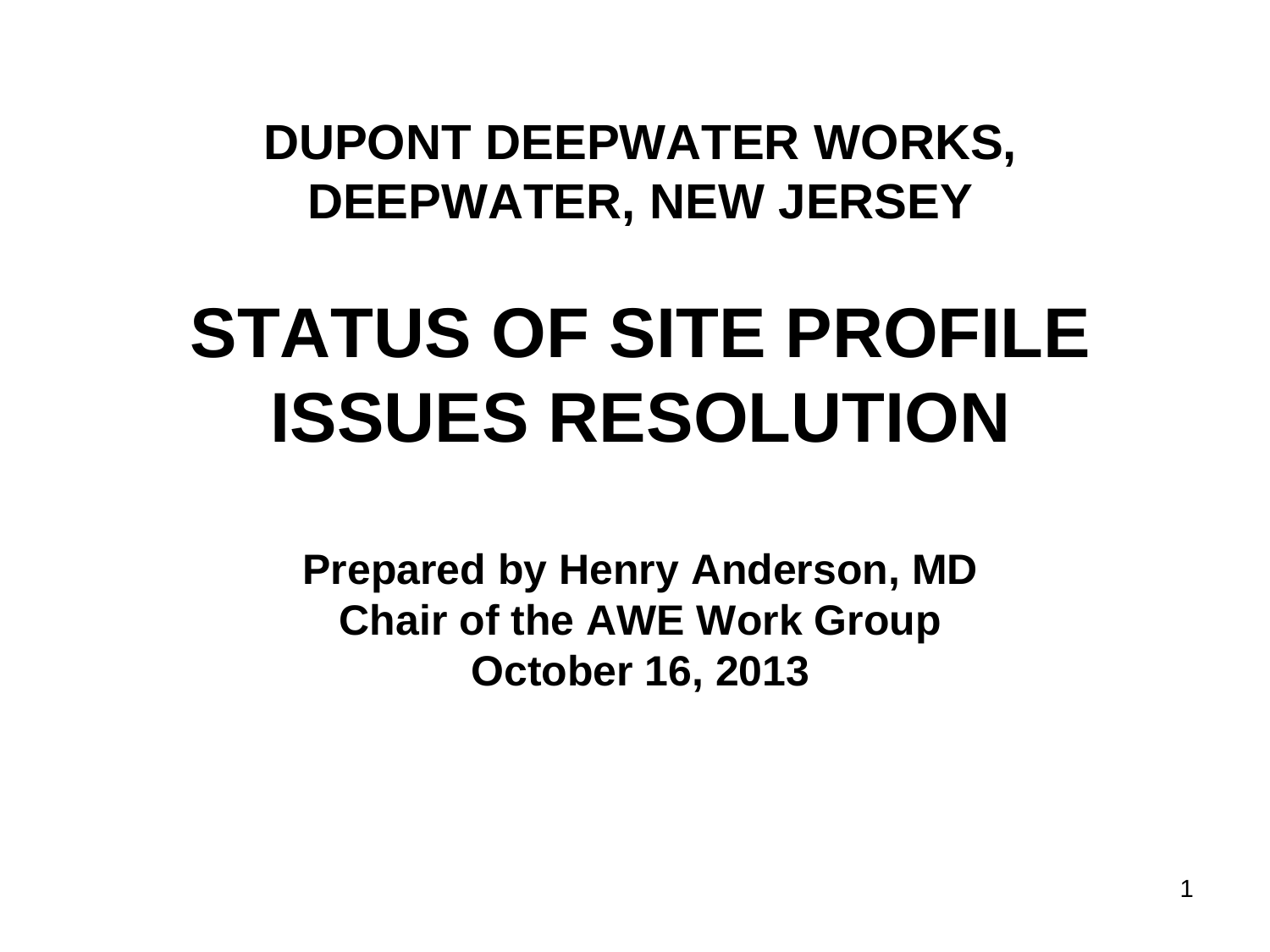## **BACKGROUND**

- DuPont Deepwater Works was under contract to the Manhattan Engineering District from 1942 to 1947
- Contracted to develop industrial-scale facilities for purification of uranium from various ores, recovery of scrap uranium, manufacture of uranium metal and various uranium compounds. Worked with various forms of uranium and converted it to more useful forms, including production of uranium metal using the magnesium process and various related research activities
- Sources of exposure included:
	- External exposure to naturally occurring uranium and its short- lived progeny (Th-234 and Pa-234)
	- Internal exposure from inhalation of airborne uranium and inadvertent ingestion of residual uranium deposited on surfaces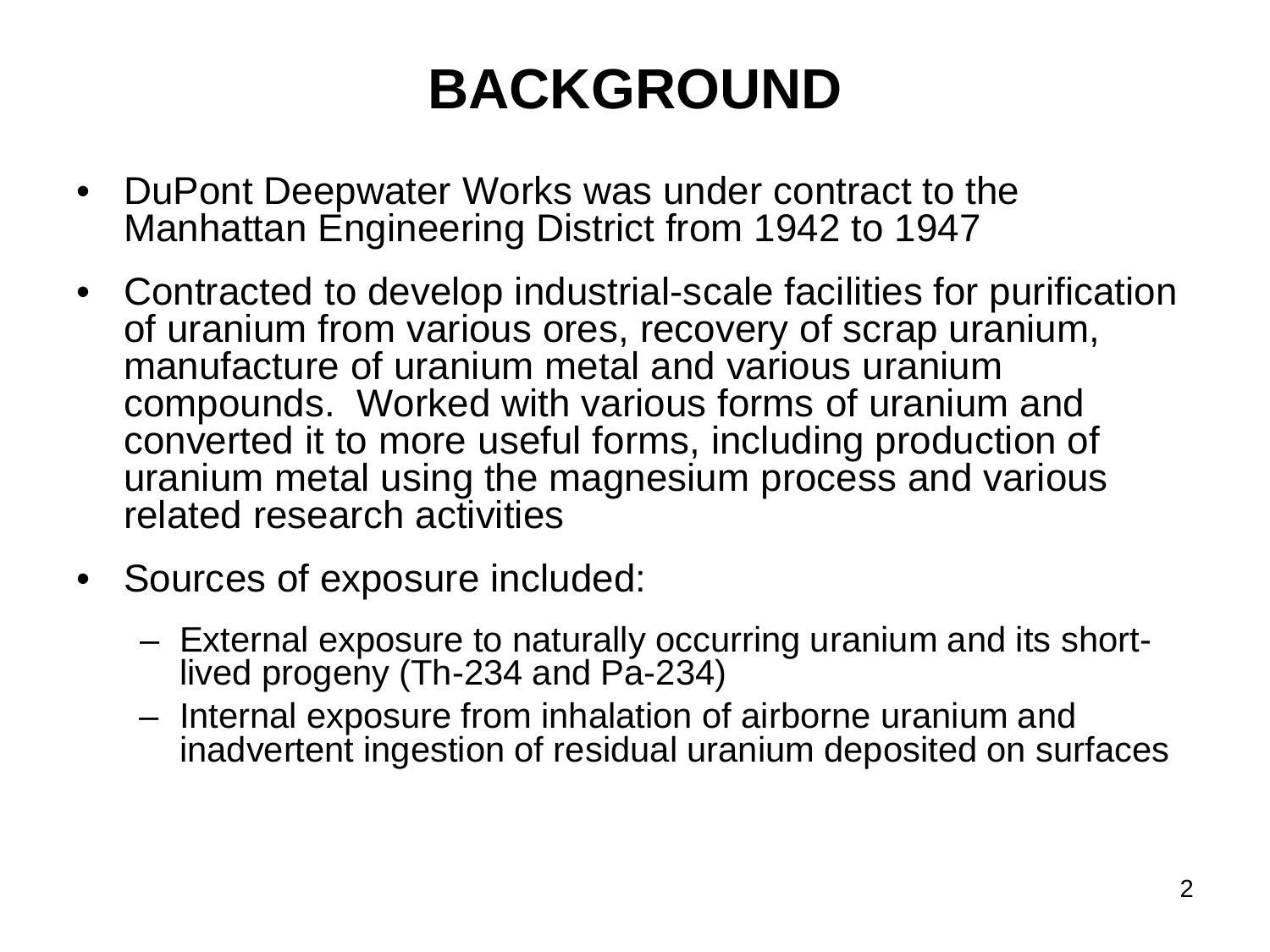### **Time Sequence of Document Production and Review**

- 1. January 3, 2008 NIOSH issued Appendix B to Battelle-TBD-6001, which provides data and guidance for dose reconstruction of workers at the DuPont facility in Deepwater, New Jersey (i.e., the original site profile)
- 2. March 8, 2011 NIOSH issued *Technical Basis Document for the DuPont Deepwater Works, Deepwater, New Jersey.* DCAS-TKBS-0006, Rev. 00. This revision was motivated by the withdrawal of TBD-6001, which was the parent document for the January 3, 2008 version of the site profile.
- 3. August 12, 2011 SC&A issued *Review of the NIOSH Site profile for DuPont Chambers Works*, Deepwater, NJ.
- 4. September 7, 2012 AWE Work Group meeting (note that there were many AWE Work Group meetings prior to this date, but this is the first meeting where DuPont was discussed).
- 5. March 13, 2013 NIOSH issued *DuPont Deepwater Works NIOSH Response to Findings in SC&A's Review dated August 12, 2011.*
- 6. June 6, 2013 SC&A issued *SC&A Response to NIOSH's Commentary on Findings Regarding the Site Profile for DuPont Deepwater Works.*
- 7. September 27, 2013 AWE Work Group meeting.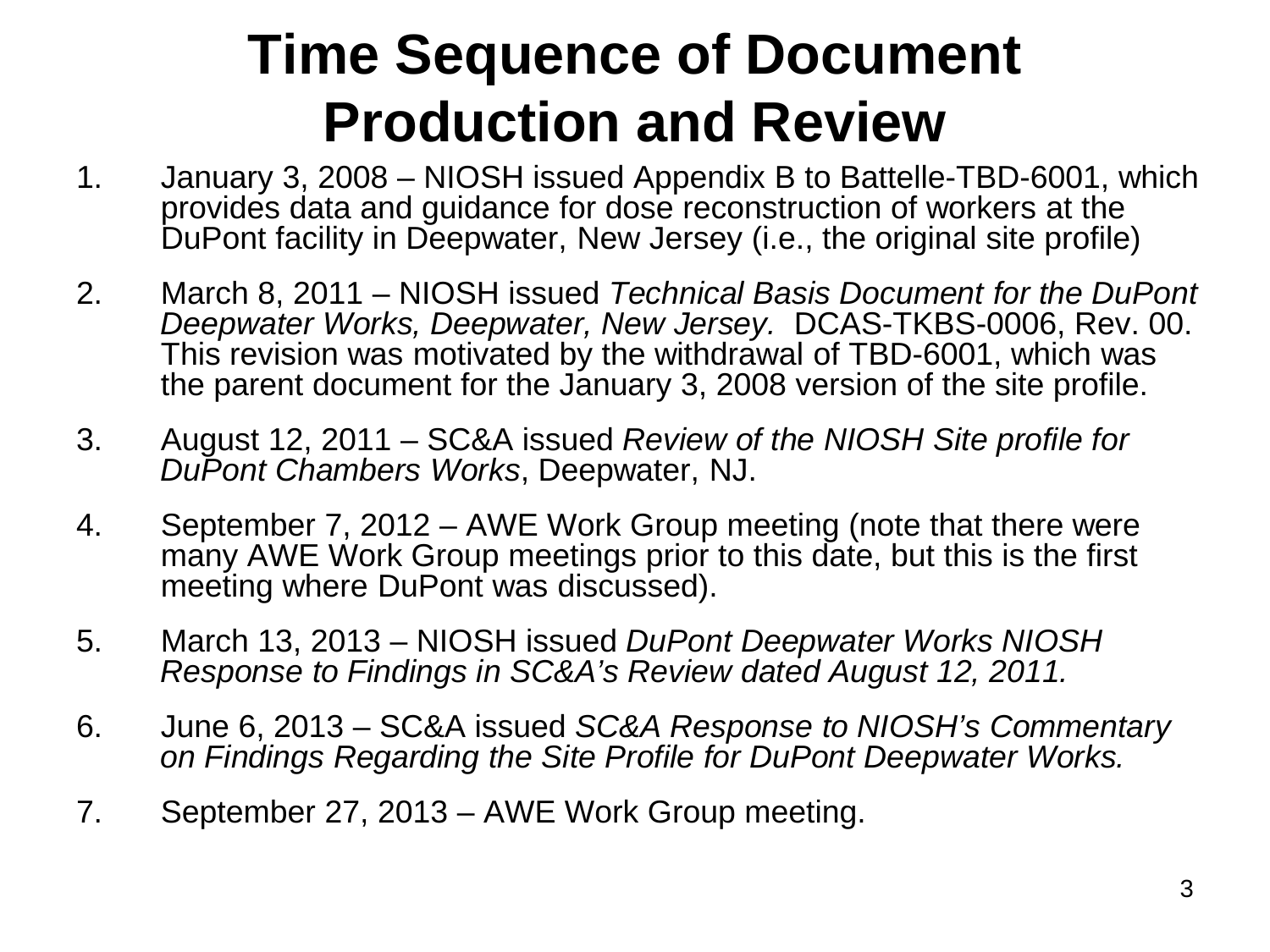## **DATA SOURCES AND STRATEGIES FOR DOSE RECONSTRUCTION**

### External Dose

No external dosimetry data. Exposures are based on process knowledge and the results of MCNP calculations. Exposure scenarios include:

- Submersion in a cloud
- Standing on contaminated surfaces
- Standing close to various sizes and types of uranium sources

NIOSH employed standard TBD-6000 methodologies, which have been previously reviewed and accepted by the TBD-6000 Work Group.

### Internal Dose

No bioassay data. Intakes and internal exposures are based 252 airborne dust loadings collected from 1944 to 1945, fit the data to a lognormal distribution, and assigned either the full distribution or the 95<sup>th</sup> percentile of the distribution to the workers based on potential for exposure.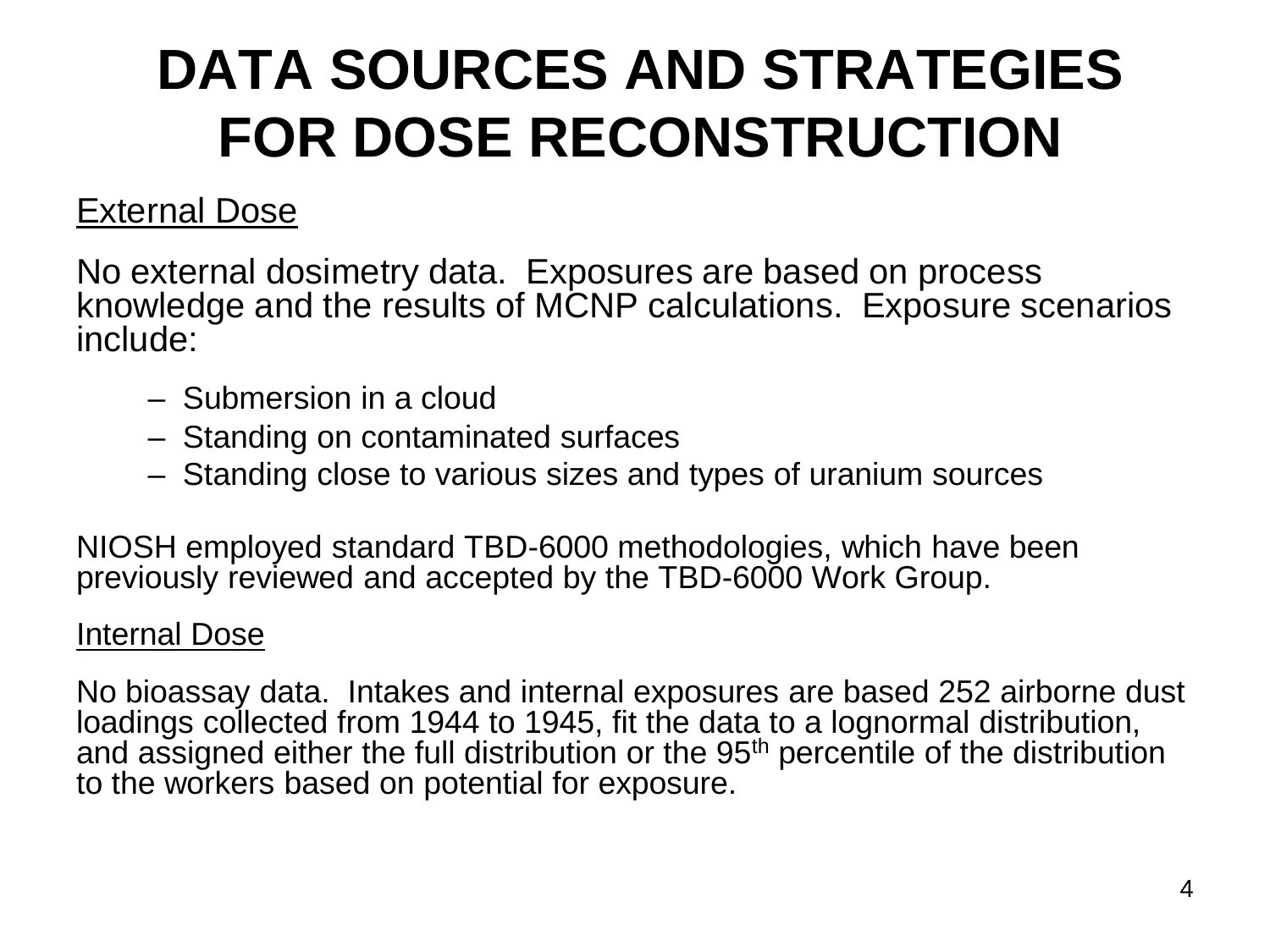

Uranium air Sampling Data for DuPont Deep Water Works for 1944 and 1945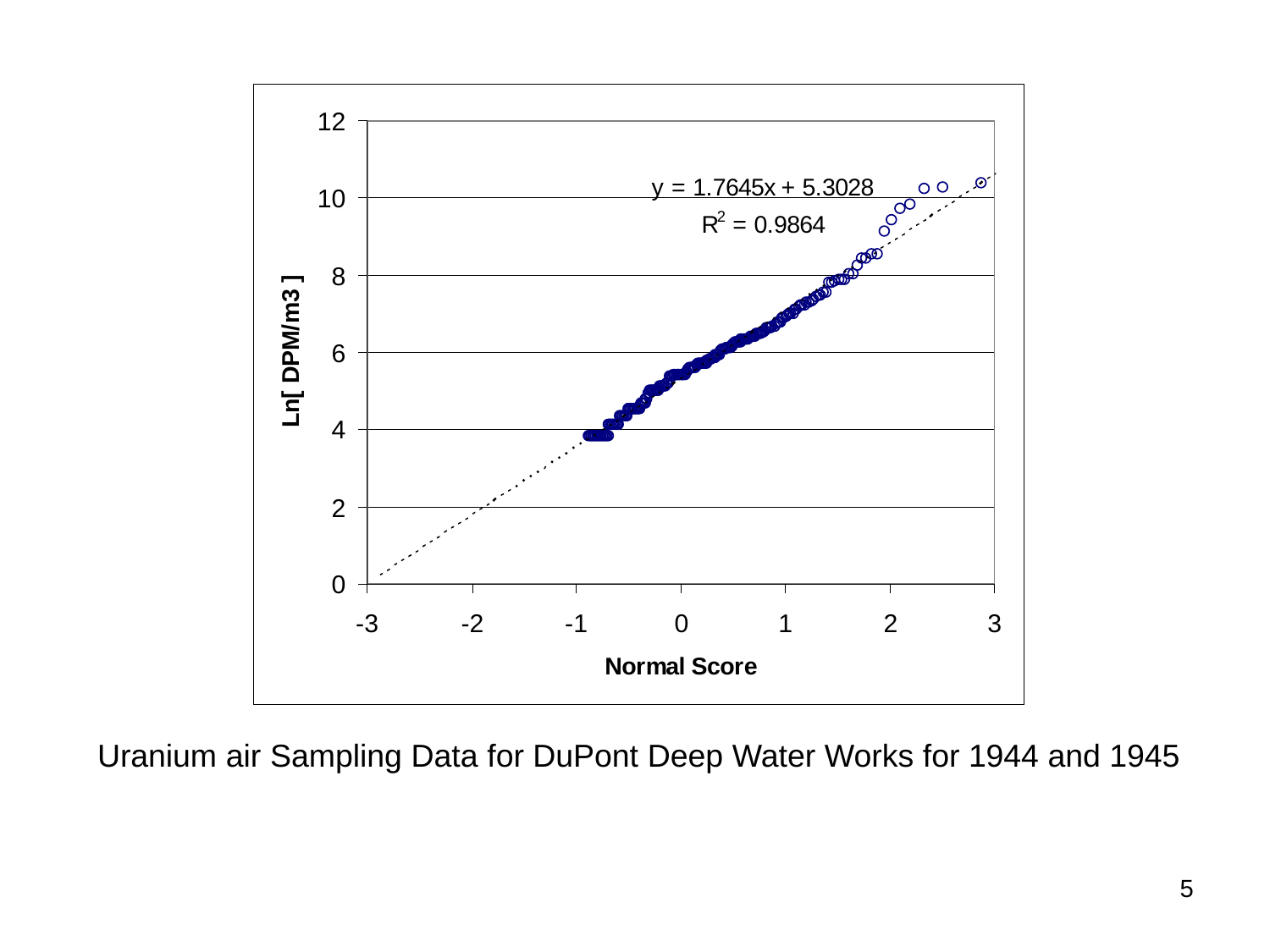## **SEVEN FINDINGS AND THE STATUS OF THEIR RESOLUTION**

1. Issue 1: SC&A's original concern was that air sampling data from 1944 and 1945 may not be applicable to 1942 and 1943 activities. However, NIOSH correctly points out that there was virtually no uranium handling and processing activity prior to 1944. SC&A agrees.

### **Recommendation: Issue closed**

2. Issue 2: SC&A's original concern was that the ingestion pathway was not modeled in accordance with approved NIOSH procedures. NIOSH agrees and will revise the calculations.

### **Recommendation: Issue in abeyance until revisions are made**

3. Issue 3: SC&A's original concern was that the Putzier effect was not taken into consideration when modeling external doses. NIOSH pointed out that the Putzier effect does not apply to the uranium processing activities that took place at the facility. SC&A concurs.

### **Recommendation: Issue closed**